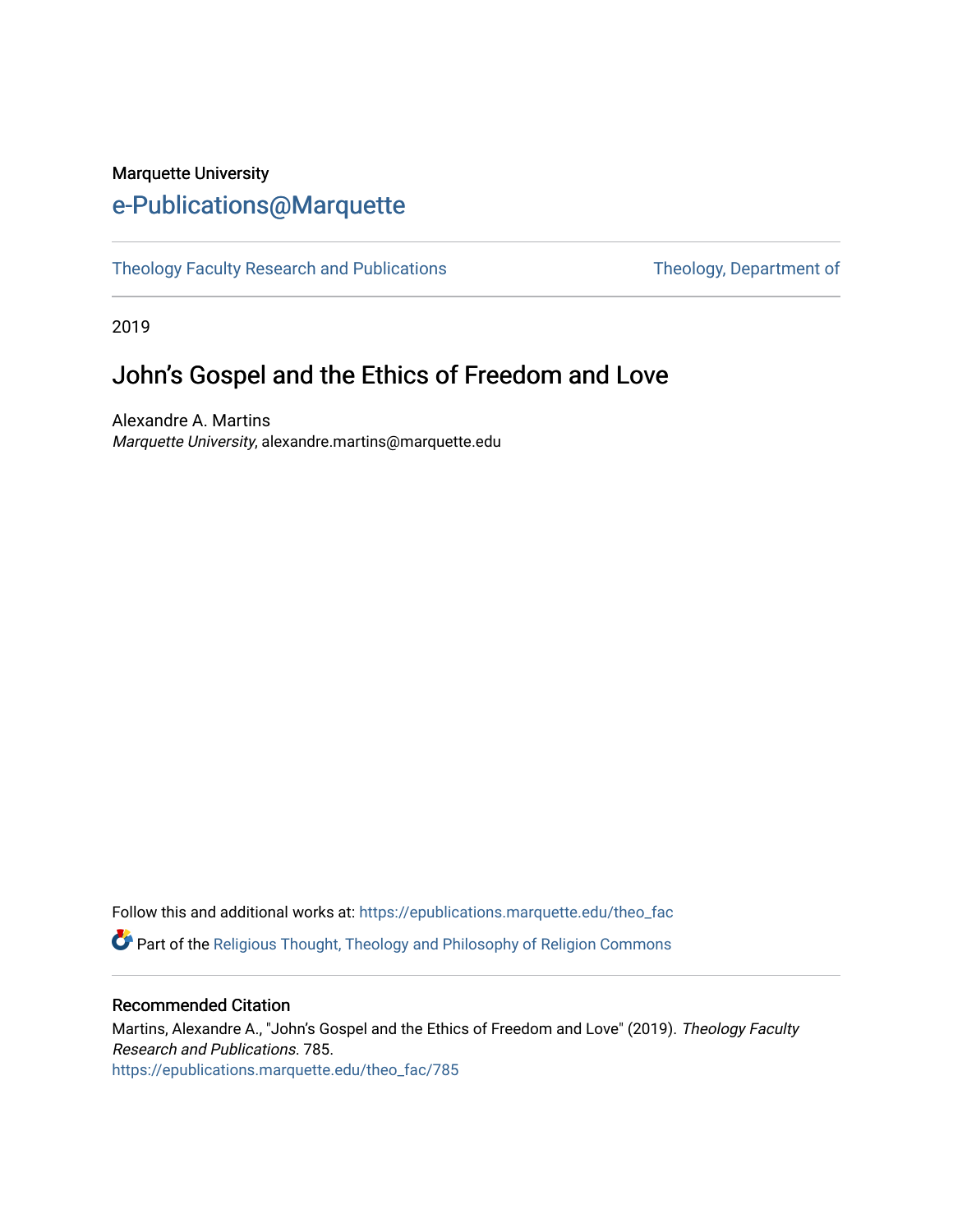# FIFTEEN John's Gospel and Hope

*Ethics of Freedom and Love*

## Alexandre A. Martins, M.I.

The Gospel of John is often read in light of particular differences from the Synoptic Gospels. One of these particularities, and at the same time one of the biggest challenges for interpreting the Fourth Gospel, is the evasive character of the ecclesial community, whose experiences produced the Johannine tradition. It seems that this community sought to incarnate an ethical way of living the teaching of Jesus, strengthened by an experience of his resurrection that allowed them to participate in "mystical union with God."<sup>[1](#page-9-0)</sup> There is a great debate, however, about whether or to what extent it is possible to talk about ethics in John's Gospel. This debate has become more intense in the last decade and has led to many publications about the topic.<sup>[2](#page-10-0)</sup>

Created a B possible<br>
become more inter<br>
about the topic.<sup>2</sup><br>
A related issue<br>
dissension, is the C<br>
John's Gospel con<br>
eschatology is not<br>
Jn 16:12–14), and i<br>
Synthesizing theses<br>
an eschatology of t<br>
In this paper, I<br>
I A related issue in Johannine scholarship, which has likewise caused dissension, is the Gospel's eschatology. Some biblical scholars affirm that John's Gospel contains a realized eschatology; others argue that John's eschatology is not totally realized in the time of the Gospel's setting (see Jn 16:12–14), and that there is something that will happen in the future. Synthesizing these positions, one might say that John's Gospel provides an eschatology of the "now and not yet."

In this paper, I join these two Johannine emphases—its ethics of freedom and love and its mixed eschatology—to construct a framework that can assist moral reflection in our time. Motivated by the significant efforts of theologian Lúcás Chan to join biblical studies and theological ethics,<sup>[3](#page-10-1)</sup> this paper will suggest that the Johannine community *did* have an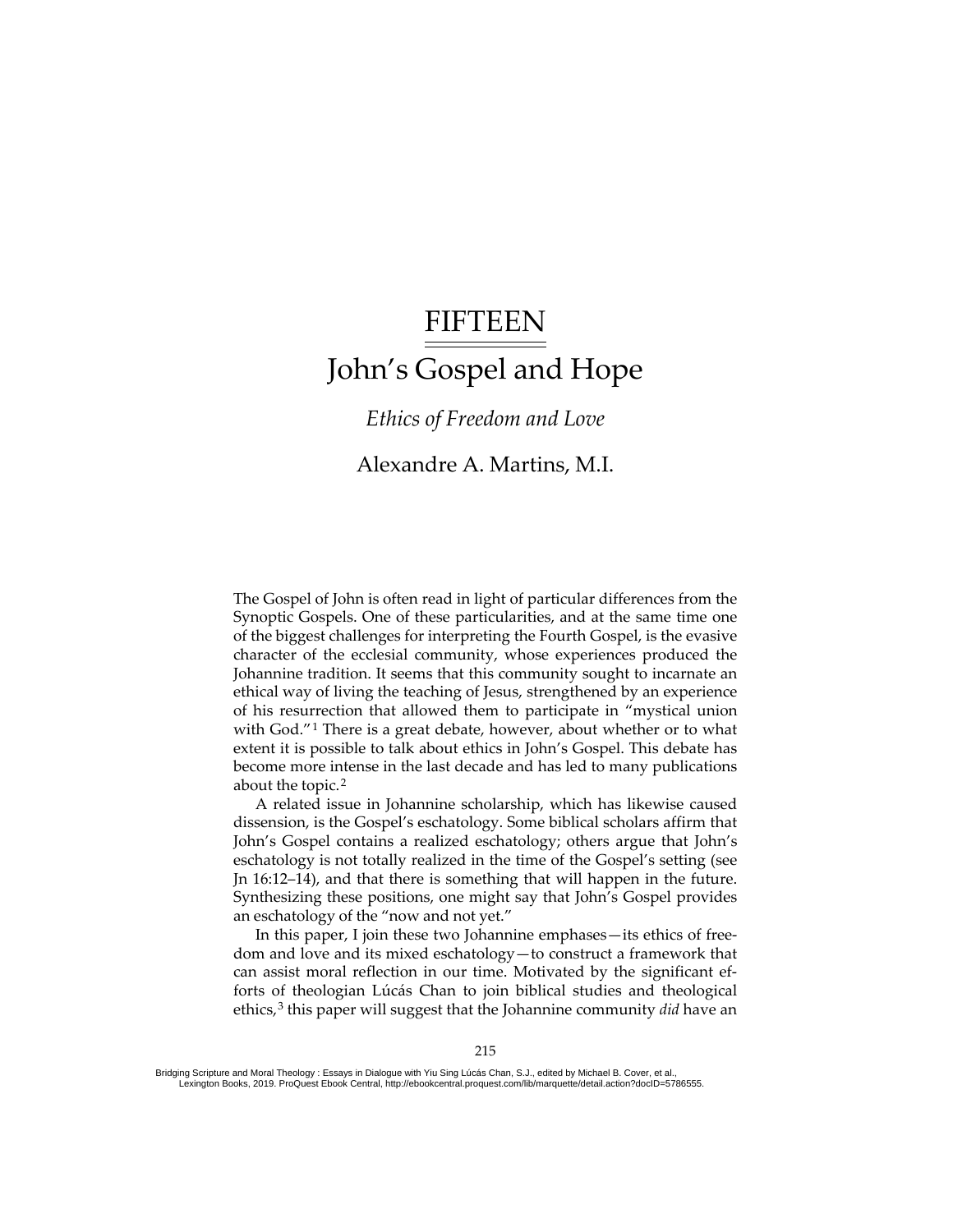ethics—one of freedom and love, which was grounded in an experience of and an encounter with Jesus of Nazareth, and by which it ordered its common life. This ethic of freedom and love flowed forth from the gratitude and joy of experiencing God in Jesus and having the certainty of salvation. In particular, I will argue that the commandment to love one another in humble service, carried out in a relation of gratitude to God because of his gift in Jesus, forms the basis of a Johannine ethics that offers an important witness in the Church today.

Johannine ethics are also critically shaped by the community's eschatology. The "now and not yet" vision of the end cast the community's life in an atmosphere of hope, in which the disciples of Jesus could live their moral lives. The Fourth Gospel is animated by the logic of an ethical life sustained by freedom and joy in the expectation of a future completion of salvation. The content of this ethics, rooted jointly in the Johannine community's experience of Jesus and eschatology, can be called *expectant loveservice*.

To unpack this thesis, this essay is divided into three parts. First, I investigate more deeply several unique aspects of the ethical discourse in John's Gospel. Second, I offer a short exegetical case study, using Jn 11:1–54 to understand the eschatological perspective and hope of John's Gospel. Third, I constructively discuss the implication of the eschatology of "now and not yet" for ethical life, synthesizing the vocabulary of the Fourth Gospel with the language of virtue ethics.

#### ETHICS IN JOHN'S GOSPEL

John's Gospel contains peculiarities that make it different from the other biblical writings, especially the Synoptic Gospels. Even though all four Gospels recount the life of Jesus, the author of John's Gospel tells it in a unique way, with a perspective and narratives that one cannot find in Mark, Matthew, and Luke.

unique way, with a<br>Mark, Matthew, and<br>One well-known<br>appears not to prov<br>gospels (e.g. Mt 5–7).<br>pel a complex task.<br>Gospel has no ethica<br>"new commandment<br>John is referring to an<br>Labahn, however, di<br>discern an ethical po<br>di One well-known peculiarity of John's Gospel is the fact that Jesus appears not to provide any ethical discourse, as he does in the other gospels (e.g. Mt 5–7). This makes constructing an ethics from John's Gospel a complex task. Wayne A. Meeks, for instance, argues that John's Gospel has no ethical reference nor instruction. He claims that even the "new commandment" (Jn 13:34) is too vague to affirm that the author of John is referring to an ethical instruction.<sup>[4](#page-10-2)</sup> Richard Burridge and Michael Labahn, however, disagree with Meeks. They assert that it is possible to discern an ethical perspective in the Fourth Gospel, even if its uses a different mode of expression than the Synoptic Gospels. Burridge admits there is no "explicit moral instruction" in John, as we find it in the Synop-tic Gospels;<sup>[5](#page-10-3)</sup> however, we learn about Jesus's ethics from his life and teaching.[6](#page-10-4) Michael Labahn similarly affirms that "love is a basic ethical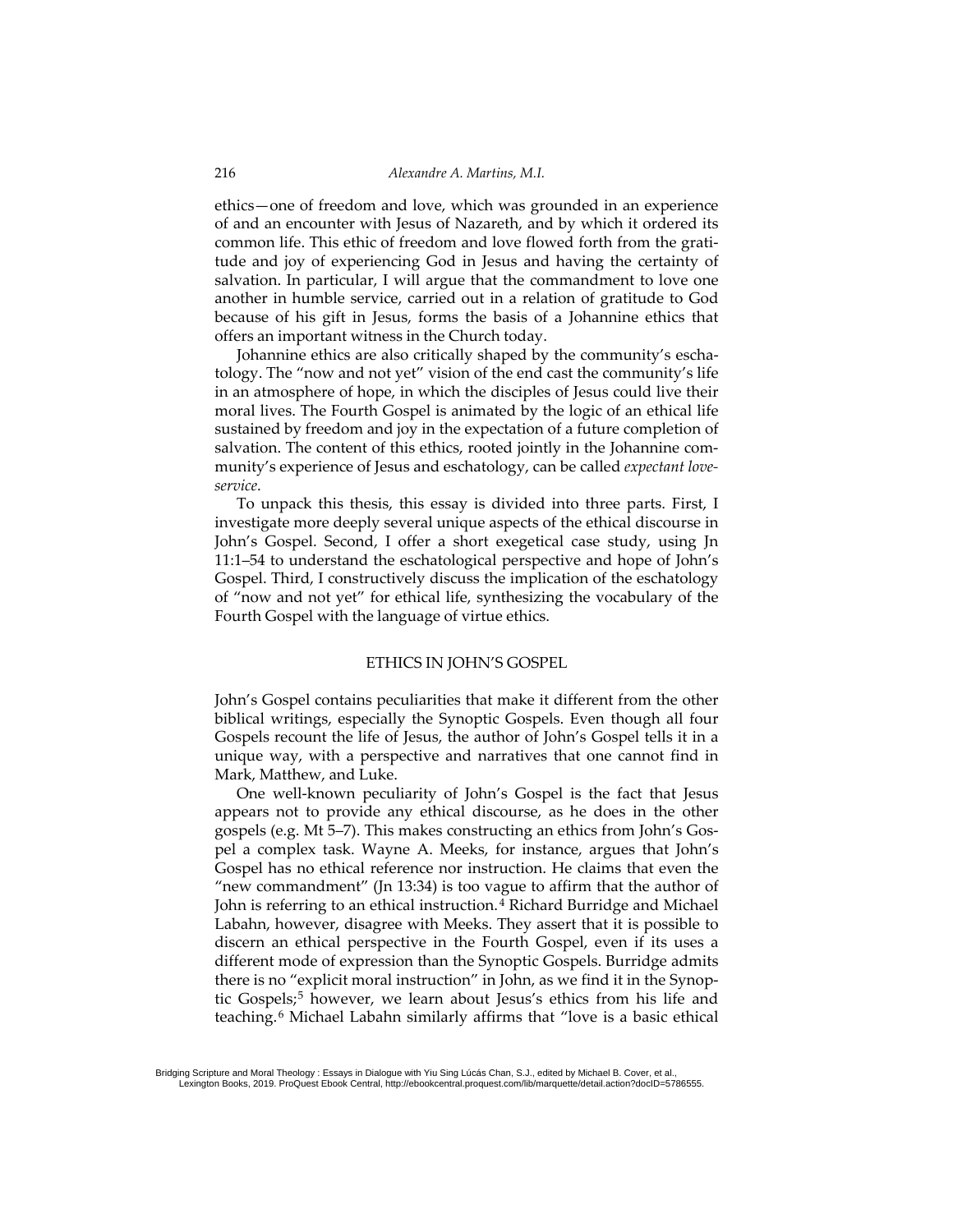criterion"[7](#page-10-5) and the entire community life of Jesus's followers is based on this criterion. In addition, he presents the idea that love is not something vague, nor is it simply nice speech, but rather that in John, love is an action, grounded in faith, through which the Johannine community builds its identity of a mutual and egalitarian relationship.<sup>[8](#page-10-6)</sup> Although controversial, then, scholars are gradually beginning to recognize that it is possible to speak of an ethics in the Fourth Gospel.

Many scholars have claimed that the peculiarity of John's ethics reflects the contextual and cultural situation of a specific community, having its own unique history of the faith and encounter with Jesus. This community lived in a context of conflict, struggling to find its own identity. Specific elements in John's Gospel play a central role in illuminating its ethical perspective and the life of the Johannine community. These elements contribute to a different picture of Jesus's mission than the one found in the Synoptics and have ethical implications for the entire community in its specific socio-cultural context. As Lindsey M. Trozzo suggests, the identity of the community is shaped by its belief in Jesus and his unity with the Father, and that this unity extends to Jesus's followers. Thus, she argues, "central to the Johannine presentation of ethics is the idea that Jesus's unity with the Father is extended to the believers. This unity offers the believers a new identity and mission that determines their actions in the world."[9](#page-10-7) The ethics of John's Gospel are not grounded on following this or that specific teaching, presented as a commandment, nor merely in imitating Jesus; rather the implication is that the belief in Jesus supernaturally produces a practice of love-service within the community that reflects the unity between the Father and the Son and mysteriously allows the community to participate in that unity.

Fronties. Trozzo in<br>
members. Trozzo in<br>
meant to influence<br>
these stories narra<br>
sign-miracles that<br>
thor (or authors) v<br>
marratives, the mi<br>
faith of this comm<br>
that leads one to b<br>
this friend Lazaru<br>
11: 25). This life In addition to Jesus's discourses, the narratives of the Fourth Gospel allow—and in fact, facilitate—an encounter between the text and the reader, meant to influence the thoughts and actions of the community members. Trozzo names it *moral efficacy* because the stories in the text are meant to influence the moral behavior of those who read it.[10](#page-10-8) Some of these stories narrate the miraculous actions of Jesus. John presents seven sign-miracles that show the faith of a community where the Gospel author (or authors) was certainly an active member. Two unique Johannine narratives, the miracle in Cana and the raising of Lazarus, present the faith of this community as an experience of being with Jesus: a process that leads one to believe in him as the Son of Man.<sup>[11](#page-10-9)</sup> From of the grave of this friend Lazarus, Jesus affirms he is "the resurrection and the life" (Jn 11: 25). This life is not merely something that will happen in the future, but a new life that begins now for those who believe in him. Those who do not believe in Jesus do not have this experience of a new life, and these people are enemies of Jesus.

This ethical approach to John's Gospel requires a theological comprehension of the Gospel's literary structure. The first part of the Gospel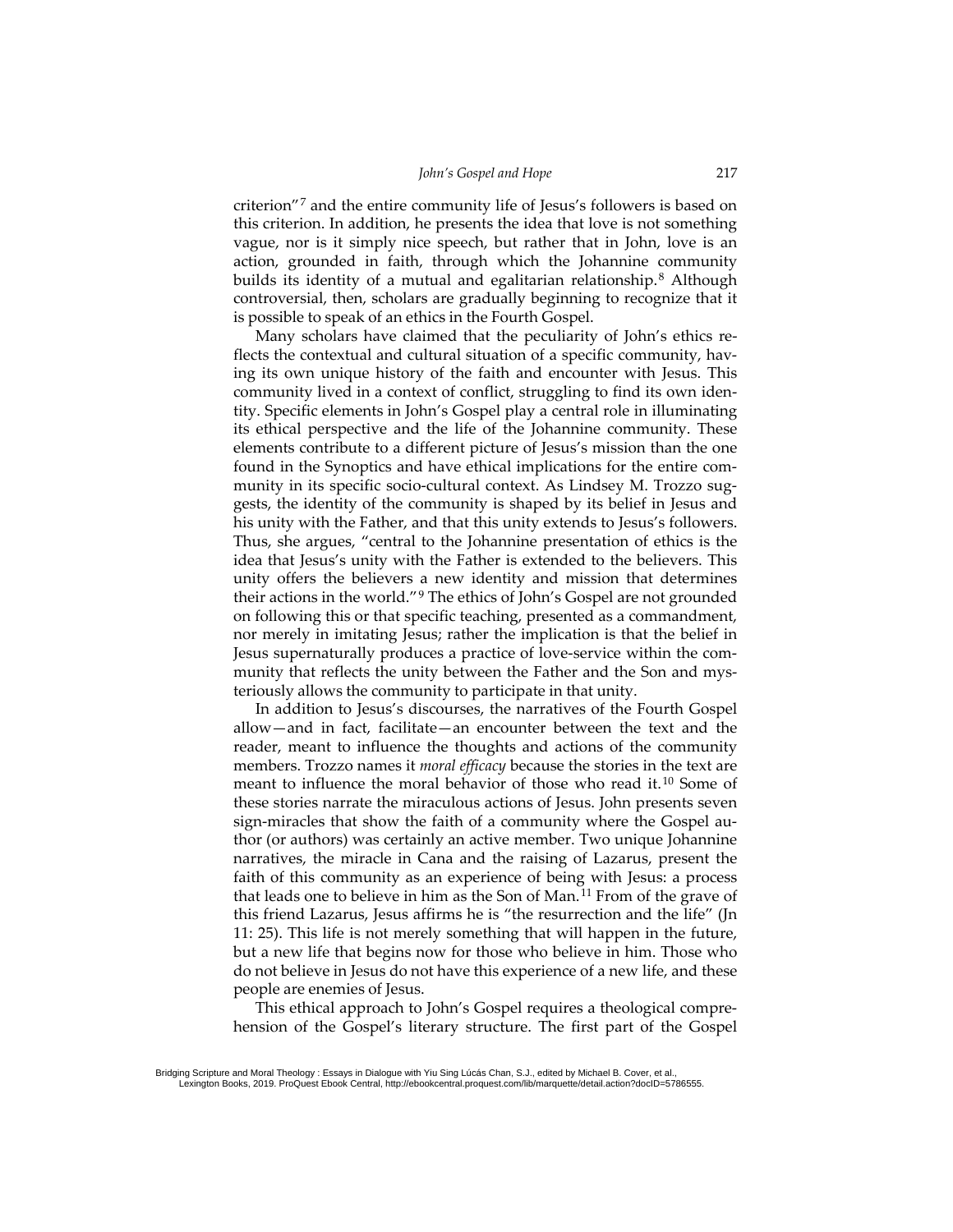recounts narratives of Jesus's miracles, presented by the author(s) as signs and known as the *Book of Signs* (Jn 1:19–12:50). These signs, and the Christology they signify, are meant to create a kind of encounter between the reader and Jesus that provides "a more gradual approach to becoming a follower of Jesus"[12](#page-10-10) than direct deontological mandate.

The second part of the Gospel, the *Book of Glory* (Jn 13–20), is also essential to understanding ethics in John. This book contains the declaration of the central ethical principle for this community of followers of Jesus: the "love commandment" (Jn 13:21-38). John's Gospel does not present a moral discourse of Jesus as one finds in the Synoptic Gospels, such as the Sermon on the Mount (Mt 5:1–7:29 and Lk 6:17–49). However, Jesus has frequent, long speeches in John, especially in his farewell discourse (Jn 13:31–17:26), where the love commandment is placed. These discourses have theological and practical implications. They reveal that the love commandment has a divine origin with historical, practical implications.

Love in John's Gospel is not an abstract concept nor a vague notion. The foot-washing narrative (Jn 13:1–17) serves as the foundation of the ethics of love, showing what loving one another means concretely.<sup>[13](#page-10-11)</sup> Once more, Jesus's life and actions are the model of the ethical life of the Johannine community, as well as the source of its empowerment. The love commandment is a virtue expressed though service. The foot washing is a symbol of Jesus's ministry and an example of loving service for his disciples to follow.[14](#page-10-12) It is an active love that cannot be separated from faith in Jesus, who he is, and what he reveals.[15](#page-10-13) So the Christological perspective of the gospel has a crucial role for an ethical approach to John's Gospel.[16](#page-10-14)

From their roots in Jesus are disciples. John's ethication<br>creates are disciples. John's ethicatheological origin in<br>well as practical impions<br>see in the next section<br>the community to ex<br>of hope to live the love<br>of hope to To summarize, it is possible to find an attention to ethics in John's Gospel, even an ethics that is not entirely vague. However, discerning John's ethical teaching requires approaching the text in a specific way, especially if we compare this gospel with the others. John's ethics have their roots in Jesus and his relationship of love and service to God and his disciples. John's ethics is Christological, as his central virtue (love) has a theological origin in the relationship between Jesus and the Father, as well as practical implications from Jesus's ministry of service. As we will see in the next section, it is also through Jesus that the Father empowers the community to experience anticipated joys that create an atmosphere of hope to live the love commandment in freedom.

#### HOPE AND REALIZED ESCHATOLOGY IN JN 11:1–54

The raising of Lazarus is a central event in John's Gospel. This sign presents Jesus as light and life in a pedagogical process of growing in faith that begins with a misunderstanding. Raymond E. Brown suggests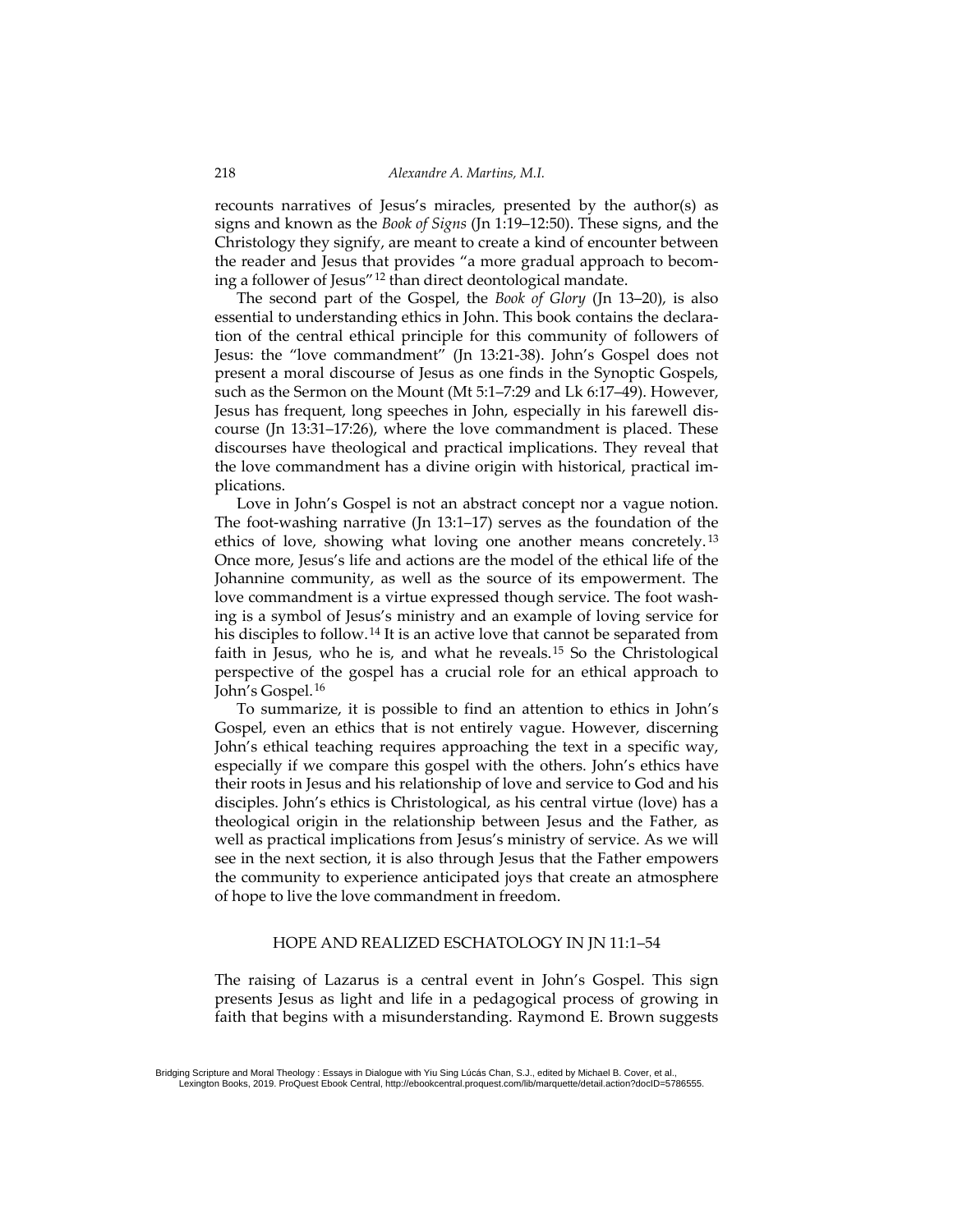that the raising of Lazarus, the seventh sign, has a distinct structure from the six previous ones.<sup>[17](#page-10-15)</sup> In the other signs, the Johannine author usually presents Jesus performing a miracle. Following the miracle, Jesus offers an explanatory discourse and a controversy dialogue ensues. In the seventh sign, however, the explanation occurs throughout the whole narrative, in dialogues between Jesus and his disciples, Jesus and Martha, and Jesus and Mary.<sup>[18](#page-10-16)</sup> There are misunderstandings that require a process of growing in faith, which typically happens following Jesus's expla-nations in the other signs.<sup>[19](#page-10-17)</sup> In Jn 11:1–54, the author modifies his pattern, but maintains the same portrait of followers growing in faith.

To see how narrative and ethics interrelate in John 11, it will be helpful to look at some specific details of the chapter. The reciprocal movement of the characters, especially Martha and Mary, gives a rhythm to this narrative. While Martha and Mary move to meet with Jesus, he moves to meet with death. Jesus will meet death to prevail over evil and give life to those who meet him. The death of Lazarus becomes an opportunity for God to reveal his power and glory in the present.

Martha is the figure of a disciple who does not fully understand Jesus's message. She believes in the resurrection on the last day, but Jesus gives life to those who believe in him now. A new life begins in history and extends to eternal life in a single movement. This is the realized dimension of John's eschatology, God's gift to those who believe in his Son. It is the inauguration of a new time within history that extends to eternal life.<sup>[20](#page-10-18)</sup> The realized eschatology and the certainty of eternal life provided a new framework to the Johannine community, which had ethical implications. The incarnation of the *Logos* makes the eschatological gift realizable among those who changed their lives to follow Jesus. The presence of Jesus breaks the retributive logic of relationship with God that shaped a moral life rooted in fear. Now the identity of the community is rooted in Jesus through a relationship of joy and gratitude that shapes their ethics of freedom and love in an atmosphere of hope because the new life begins now in history and extends to eternal life.

#### ETHICS OF FREEDOM AND LOVE IN THE "NOW AND NOT YET"

Created from margins their ethics<br>the new life begins<br>ETHICS OF FRE<br>The Johannine control for shaping an ather<br>commandment in<br>hannine community<br>who ensured the<br>eschatological joys<br>ting it in dialogue<br>vision that illumin<br>Br The Johannine community's experience of faith in Jesus was responsible for shaping an atmosphere of hope, wherein members lived out the love commandment in freedom. This commandment was the heart of the Johannine community's ethics, guided by the assistance of the Holy Spirit who ensured the ongoing presence of Jesus in history and anticipated eschatological joys. Beginning from this Johannine perspective, and putting it in dialogue with virtue ethics, I believe we can construct a moral vision that illuminates our life today.[21](#page-11-0)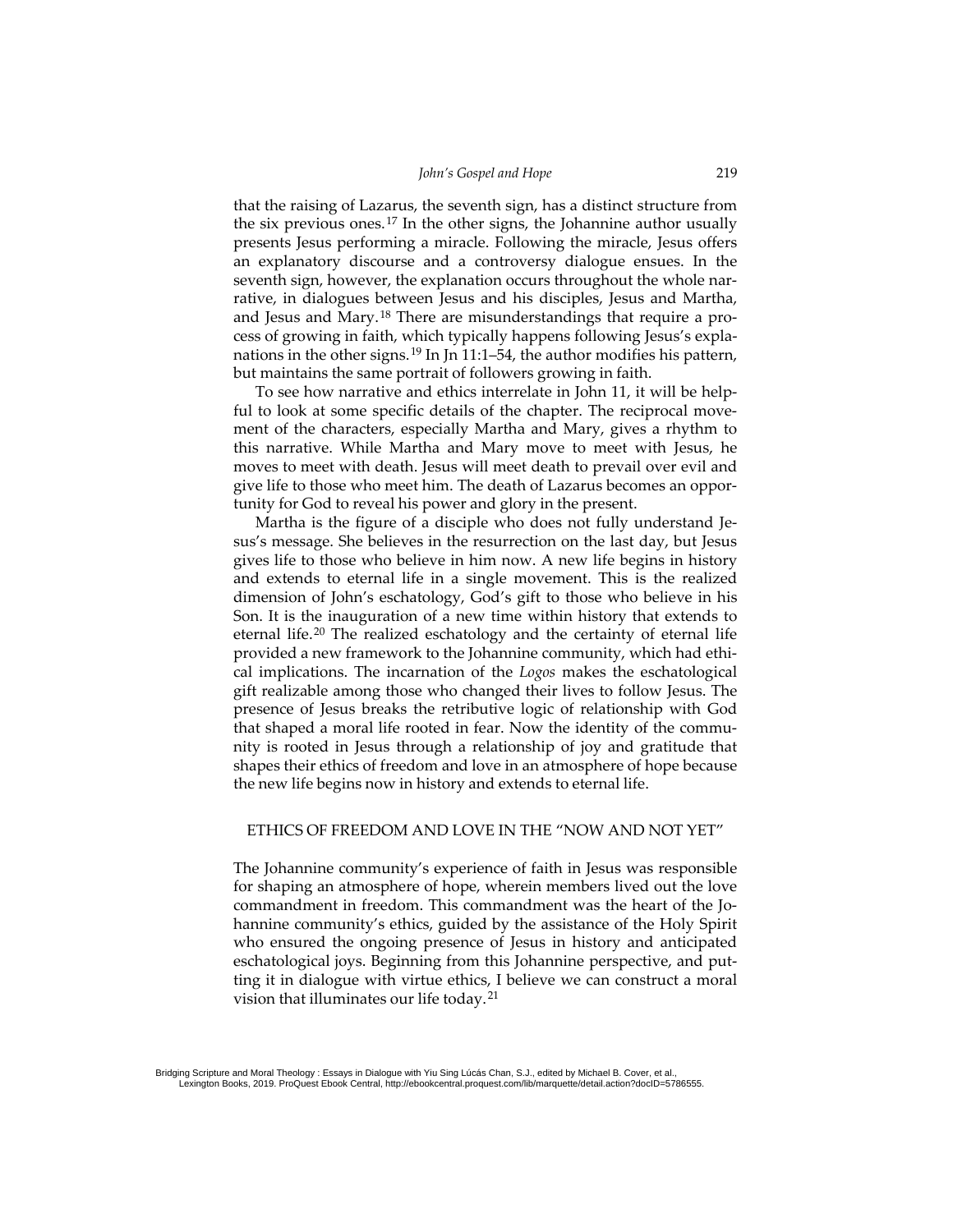In what follows, I focus on five virtues: *faith, hope, love, humility*, and *hospitality* within a broadly Thomist framework. I will divide these between *primary virtues* (faith and hope) and *secondary virtues* (love, humility, and hospitality). This division reflects the ethos of the Johannine community, $2<sup>2</sup>$  and the language appears more appropriate to our time than the classical categories of cardinal and theological virtues championed by Aquinas.

*Primary virtues* originate directly from an experience of transcendence. In John's Gospel, they are faith and hope<sup>[23](#page-11-2)</sup> and are responsible for creating a new atmosphere and fostering the practical way to embody the second group of virtues. *Secondary virtues* express the identity of the community as a practical way to embody a moral life in the world. In this schema, these are love, humility, and hospitality. Secondary virtues are rooted in Jesus and are fostered by faith and hope, and the community lives them in an environment of freedom in egalitarian relationships.<sup>[24](#page-11-3)</sup> Both primary and secondary virtues are co-dependent and have an intrinsic connection.

#### *A Virtue Ethics Framework: Character in Relationship*

To complement this picture of Johannine ethics, I want to draw on the resources of virtue ethics. Virtue ethics focus on our ordinary lives, [25](#page-11-4) reflecting on how people can improve their moral lives. As James Keenan writes: "The task of virtue is defined . . . as the acquisition and development of practices that perfect the agent into becoming a moral person while acting morally well."<sup>[26](#page-11-5)</sup>

From a virtue ethics perspective, *love, humility, and hospitality* are not simple concepts, but are comprised of concrete practices. *Faith and hope*, on the other hand, foster and sustain these concrete actions from a relationship with Jesus. This seems to be the same perspective that John's Gospel has, since the Gospel's author does not present Jesus *teaching* rules for a moral life, but rather presents Jesus *living* these virtues as an example which the community must follow.

Gospel has, since the rules for a moral life example which the compared from the compared on 2011-2011-2013-01-25:17. Contrast man beings is to be he exists in the world. Kinds of relationships tivity, and relationship of The human being is a relational being, limited by time and space. In relationships, everyone constructs his or her personality and identity in a context that also shapes his or her identity. The first vocation of all human beings is to *be* human in their relation to others and everything that exists in the world. Consequently, human beings have basically three kinds of relationships: relationships of objectivity, relationships of subjec-tivity, and relationships of transcendence.<sup>[27](#page-11-6)</sup>

A *relationship of objectivity* happens between a person and an object that he or she finds in the world. This relation is instrumental, in that the human person uses everything that exists in the world to build a structure to support his or her life. The second type of relationship is a *relationship of subjectivity*; this kind of relationship exists between two or more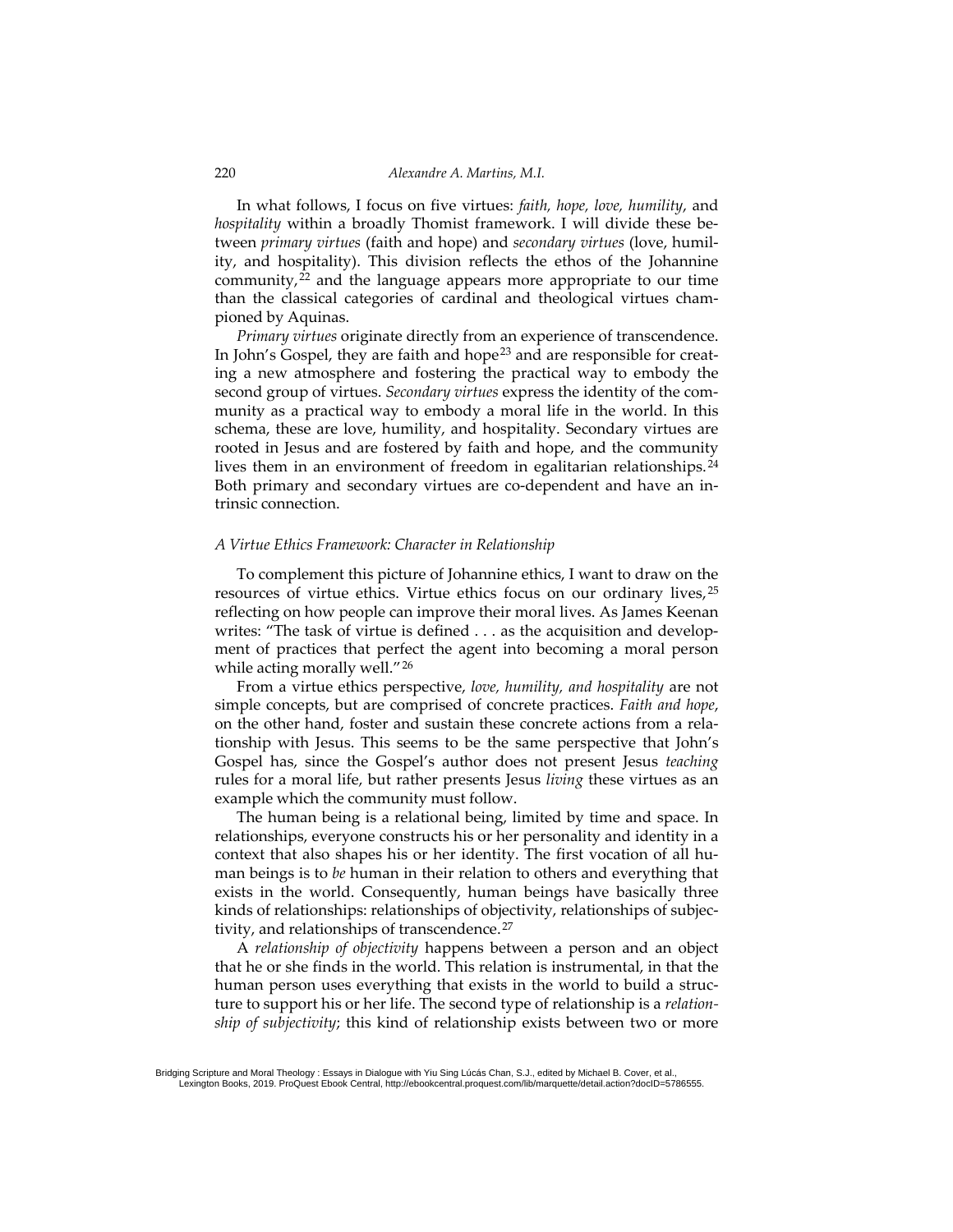people. Social life happens in these types of relationships; all members are subjects/agents rather than instruments to be manipulated by others. If a person uses another as an instrument, he or she will be dehumanizing another human making him or her an object. This is an oppressive relationship. The moral life occurs amid human beings in relations of subjectivity. Human beings need these kinds of relationships to build their social and cultural world, which is not possible only through relations of objectivity. The third form of relationship is a *relationship of transcendence*. This happens between a person and "something" bigger than his/her historical existence.<sup>[28](#page-11-7)</sup> Speaking sociologically, a relationship of transcendence is connected to a person's cultural background and is concretized within a group based on shared values and religious experiences. Speaking theologically, a relationship of transcendence exists between a human person and a *trans-mundane* and *trans-historic* reality[29](#page-11-8) that provides meaning to his or her existence and, at the same time, will give meaning to social life. These relationships create conditions for values to be embodied by members of a social group while these values open to an experience of transcendence.

sary to sustain hop<br>sary to sustain hop<br>tion, this experier<br>Jesus. Thus, I argu<br>pressed in the Goo<br>has one to shape the mity is grounded<br>shapes an ethics of<br>Returning to John's<br>Integral and subjectivity c<br>"In the Synopti<br>a The Aristotelian-Thomist tradition argues that moral life is guided by universal principles originating in an unwritten law. This law generates the values of various cultures, insofar as it is experienced in relations of transcendence. These values are lived in society through virtues that, at the same time, make a value concrete in real life. Faith, hope, love, humility, and hospitality are the values that ground the experience of the meaning in Christian life. According to the previous anthropological perspective, these five virtues entail concrete acts, carried out in the relations of subjectivity. They are virtues originating relations of transcendence. Therefore, as virtues, faith, hope, love, humility and hospitality are not concepts, but concrete ways to live morally in a cultural and historical context. This constant return to the experience of transcendence is necessary to sustain hope and the moral life in freedom. In the Christian tradition, this experience and foundation are not possible without faith in Jesus. Thus, I argue that the experience of the Johannine community expressed in the Gospel does not provide a deontological moral code, nor has one to shape their moral identify. Rather the moral life of the community is grounded on a relationship of transcendence with Jesus who shapes an ethics of freedom and love.

#### *Returning to John's Gospel with a Virtue Ethics Approach*

In the Synoptic Gospel tradition, ethical relations of transcendence and subjectivity can be expressed by the double love commandment: "love God" and "love your neighbor as yourself." The Fourth Gospel has only one moral rule: the love commandment rooted in the experience of Jesus and transformed into practice. While John's Gospel thus lacks the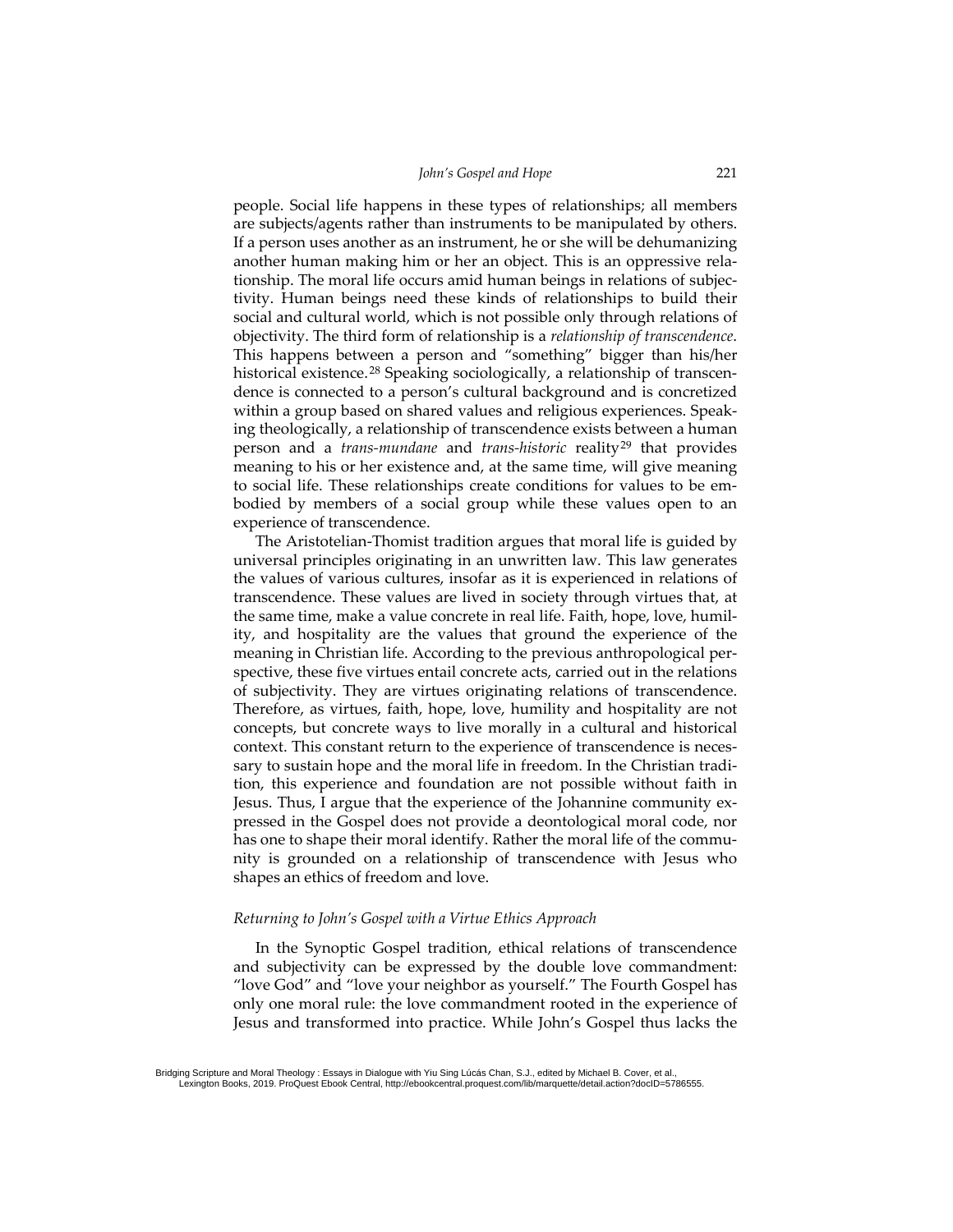double love command in Synoptic terms, a similar ethical logic is operative in the narrative. From the experience of God's love and grace—right relationships of transcendence—the community receives a pattern to be emulated. When Jesus says: "love one another," he does not define love, but he says: "Love one another as I have loved you" (Jn 13:34). In addition, after Jesus has washed the feet of his disciples, he affirms: "I have given you an example so that you may copy what I have done to you" (Jn 13:15). Love is washing one another's feet; in other words, love is not merely a feeling, but an act of humble service. The experience of transcendence supplies the language of love with an ethical content. Love comes from God and becomes visible in a concrete life when someone embodies love. In the relation of transcendence, one finds the origin and the meaning of love.

John's narratives describe an experience of faith in Jesus that forms the identity of the Johannine community and shapes how this community lives morally.[30](#page-11-9) *Love-service* is how the community embodies the love command rooted in the experience of encounter with Jesus and his example. The foot-washing passage best reflects what love, humility, and hospitality mean inside the Johannine community. This pericope (Jn 13:1–17) reveals foot washing as an ethical foundation. [31](#page-11-10) Jesus washed the feet of his disciples as an act of love and humble service, performing a gesture of hospitality that was usually done by a servant. He wanted to show what love means and to leave an example to be followed.

Therefore, love and humility work together in practice as service. They are values that constitute the Johannine community's identity. Originating in the experience of anticipated eschatological joys, hope provides an atmosphere that makes Jesus's disciples free and thankful. Consequently, love becomes a concrete expression of this gratitude and free-dom that the community practices through humble service.<sup>[32](#page-11-11)</sup>

#### *Virtue Ethics and Our Current World*

Having synthesized Johannine ethics with virtue ethics, I now look to ways that faith, hope, love, humility, and hospitality might play a role in forming our ecclesial communities in the contemporary world. I propose a simple scheme using these five virtues and suggesting their respective correspondences with five other virtues (including three of the Cardinal virtues) and five targets.

Virtue Ethics and Our<br>Having synthesize<br>ways that faith, hope<br>forming our ecclesial<br>a simple scheme usir<br>correspondences with<br>virtues) and five targ<br>Quoting Paul Rice<br>define one another; a<br>logic to suggest that<br>leading to Quoting Paul Ricoeur, James Keenan affirms: "Love and justice must define one another; alone each virtue is insufficient."<sup>[33](#page-11-12)</sup> I apply a similar logic to suggest that faith and gratitude mutually define one another, leading to freedom; similarly, that hope and courage lead to transformative action in the world; that hospitality and caring lead to an egalitarian community; and that humility and prudence lead to dialogue in a pluralist world.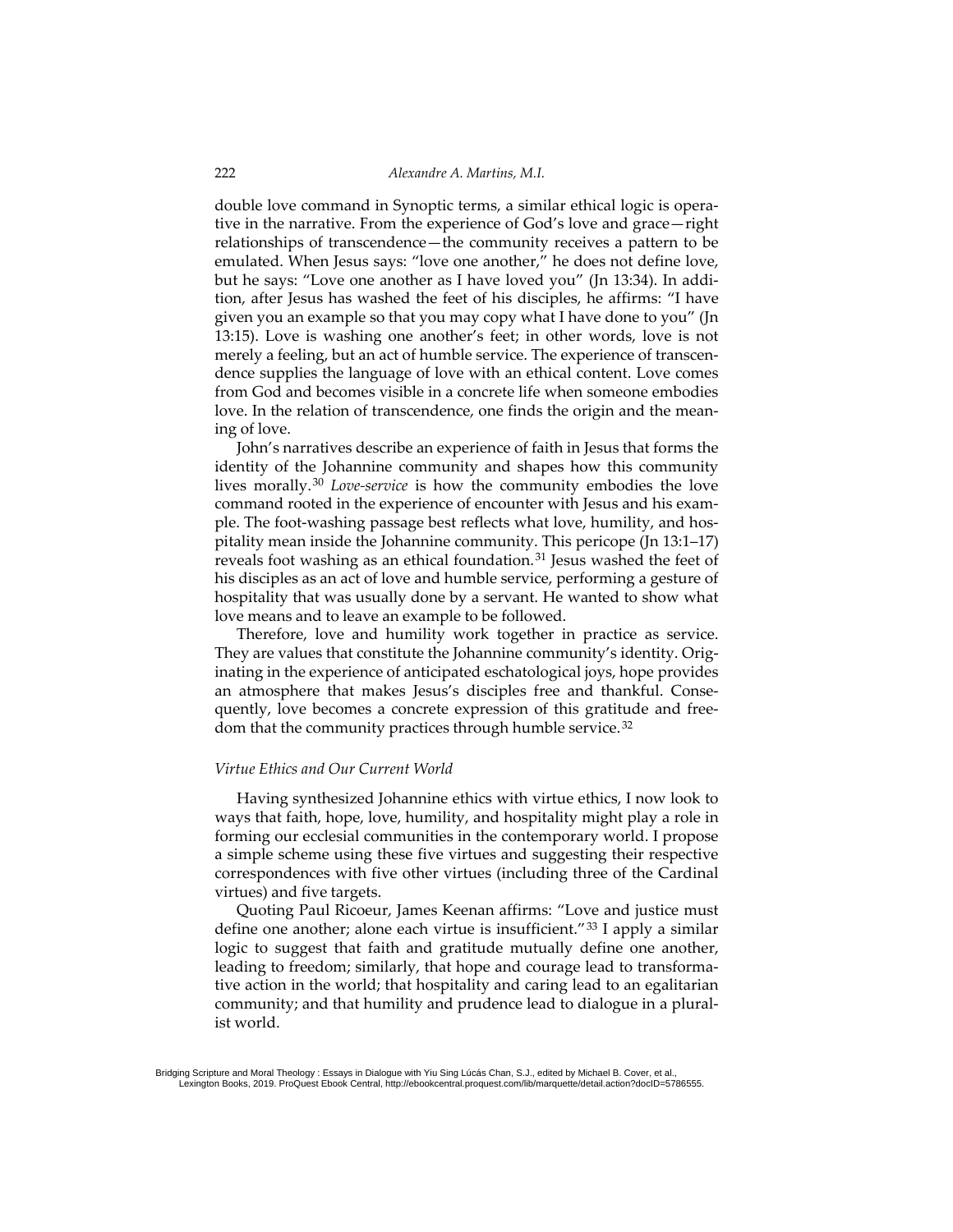| Virtue A    | Virtue B  | <b>Target</b> |
|-------------|-----------|---------------|
| Faith       | Gratitude | Freedom       |
| Hope        | Courage   | The World     |
| Love        | Justice   | The Poor      |
| Hospitality | Caring    | The Community |
| Humility    | Prudence  | Dialogue      |

#### **Figure 15.1. Five Johannine Virtues, Corresponding Virtues, and Targets. Source: Alexandre A. Martins**

The Christian life arises from the experience of faith in Jesus Christ that gives a real hope and makes the disciples of Jesus free. John's Gospel tells how this experience of faith led a community to live an ethic of freedom and love rooted in Jesus. The anticipated joys of a realized eschatology and the certainty of salvation in the future create an atmosphere of hope in which the community moves. This atmosphere is sustained by the Holy Spirit who ensures the ongoing presence of Jesus in history and enables this new community of joy and salvation. The Holy Spirit is responsible for the experience of faith that frees all Christians to live the love-service as a sign of gratitude.

Living an ethics of freedom and love remains one of the greatest challenges for the Catholic Church presently. Unfortunately, some Catholic environments still reflect an ethics of fear by fostering a relationship with God as a vertical authority. John's ethics of freedom and love invites the Church to rethink her vertical structure and move toward an atmosphere of hope and freedom in which the Christian community expresses its faith by a love-service and a moral life rooted in Jesus, not in an ecclesial authority. As *Lumen Gentium* affirms, the Church is the People of God who follow Jesus Christ in history.<sup>[34](#page-11-13)</sup> This suggests a community of equals inside a horizontal form of authority.

The ethics of freedom and love in the Johannine community was possible because of the experience of faith in Jesus as light and life in the world. It recalls the experience of joy and salvation by Jesus's disciples in their historical time. Looking back to this original experience in our own day opens us to the action of the Holy Spirit in creating an atmosphere of hope for the Christian community to embody an ethics of freedom and love, a sign that a new world of justice, dialogue, and tolerance is possible.

#### **NOTES**

<span id="page-9-0"></span>1. Lindsey M. Trozzo, *Exploring Johannine Ethics: A Rhetorical Approach to Moral Efficacy in the Fourth Gospel Narrative* (Tübingen: Mohr Siebeck: 2017), 185.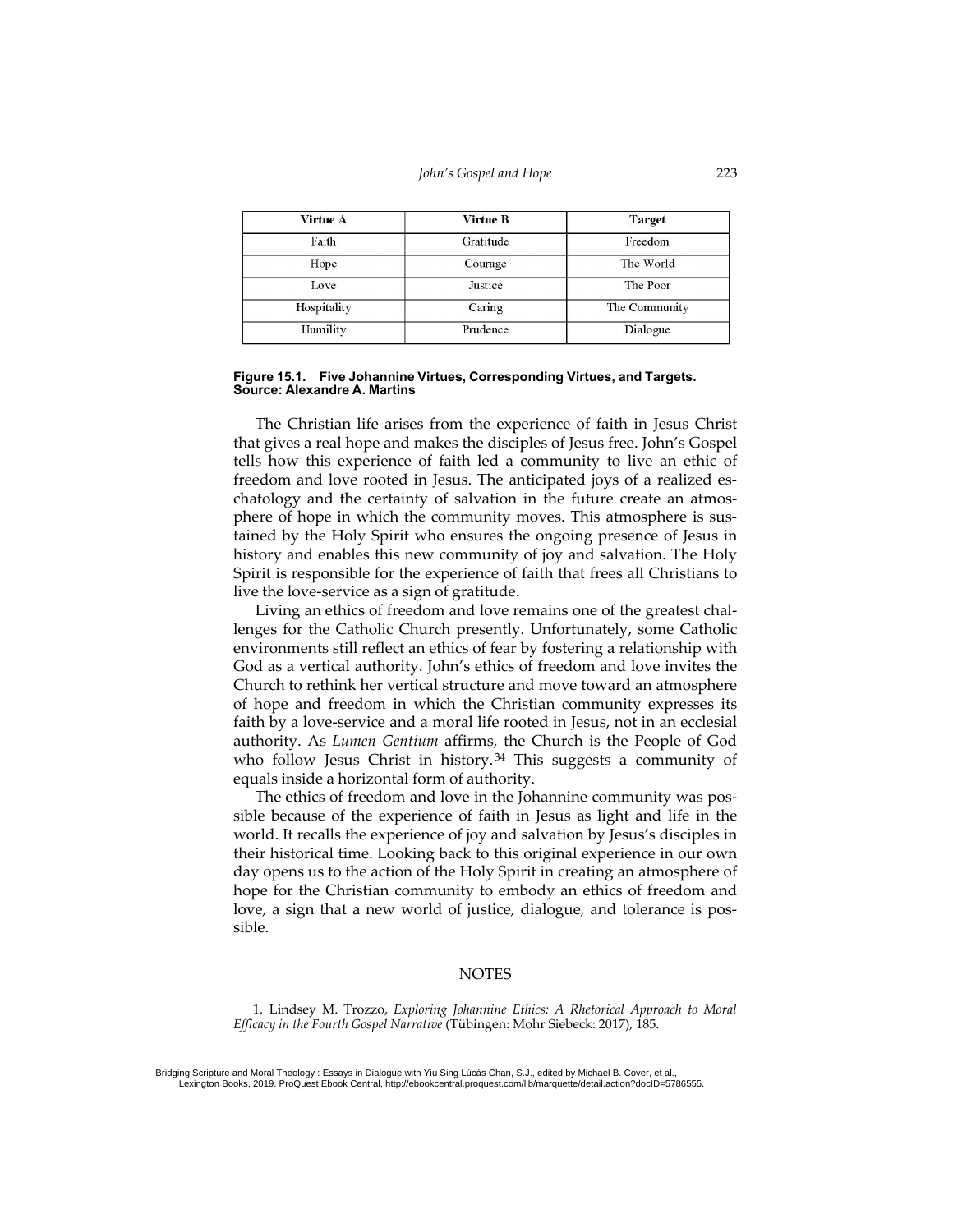<span id="page-10-0"></span>2. During many years, Johannine scholarship ignored the understanding of ethics in the Fourth Gospel. Some scholars even affirmed that this effort was not possible because this Gospel did not have ethical commandments. The volume edited by Jan G. van der Watt and Ruben Zimmermann opened again the question on Johannine ethics by showing that there is an ethical teaching in this gospel. See: Jan G. van der Watt and Ruben Zimmermann, eds., *Rethinking the Ethics of John: "Implicit Ethics" in the Johannine Writings,* Wissenschaftliche Untersuchungen zum Neuen Testament, 1.291 (Tübingen: Mohr Siebeck, 2012). Following this significant publication for Johannine studies, other recent publications have also addressed Johannine ethics. See, e.g., Christopher W. Skinner and Sherri Brown, eds., *Johannine Ethics: The Moral World of the Gospel and Epistles of John* (Minneapolis: Fortress, 2017); and Christina Hoegen-Rohls and Uta Poplutz, eds*.*, *Glaube, Liebe, Gespräch: Neue Perspektiven johanneischer Ethik*, Biblisch-Theologische Studien 178 (Göttingen: Vandenhoeck & Ruprecht, 2018). I also suggest the monograph, *Exploring Johannine Ethics: A Rhetorical Approach to Moral Efficacy in the Fourth Gospel Narrative*, Wissenschaftliche Untersuchungen zum Neuen Testament 2.449 (Tübingen: Mohr Siebeck: 2017).

<span id="page-10-1"></span>3. Lúcás Chan was pioneer in developing a hermeneutic approach that connected biblical studies and theological ethics. See (Yiu Sing) Lúcás Chan, S.J., "A Hermeneutical Proposal: A Hermeneutic of Virtue Ethics," in *A Lúcás Chan Reader: Pioneering Essays on Biblical and Asian Theological Ethics,* ed. G. Griener, and J. F. Keenan, S.J. (Bengaluru, India: Dharmaram, 2017), 65–91.

<span id="page-10-2"></span>4. Wayne A. Meeks, "The Ethics of the Fourth Evangelist," in *Exploring the Gospel of John*, ed. R. A. Culpepper and C. C. Black (Louisville: Westminster John Knox, 1996), 317–26.

<span id="page-10-3"></span>5. Richard Burridge, *Imitating Jesus: An Inclusive Approach to New Testament Ethics* (Grand Rapids: Eerdmans, 2007), 291.

6. Burridge, *Imitating Jesus*, 292.

<span id="page-10-5"></span><span id="page-10-4"></span>7. Michael Labahn, "'It's Only Love'—Is that All? Limits and Potential of Johannine Ethics—A Critical Evaluation of Research," in Watt and Zimmermann, *Rethinking the Ethics of John*, 3–43, at 4.

8. Labahn, "It's Only Love," 22, 26.

9. Trozzo, *Exploring Johannine Ethics,* 185.

10. Trozzo, *Exploring Johannine Ethics,* 15.

11. New studies on Johannine ethics have shown that belief/faith in Jesus and his relationship with the Father is a moral act for the Johannine community. See Cornelis Bennema, "Virtue Ethics and the Johannine Writings" in Skinner and Brown, *Johannine Ethics*, 261–81, at 267.

12. Daniel J. Harrington, S.J., *Following Jesus: What the New Testament Teaches Us* (Huntington, IN: Our Sunday Visitor, 2012), 37.

13. Richard B. Hays, *The Moral Vision of the New Testament: Community, Cross, New Creation: A Contemporary Introduction to New Testament Ethics* (New York: Harper, 1996), 344.

14. Burridge, *Imitating Jesus*, 300.

15. Labahn, "It's Only Love," 31*.*

<span id="page-10-15"></span><span id="page-10-14"></span><span id="page-10-13"></span><span id="page-10-12"></span><span id="page-10-11"></span><span id="page-10-10"></span><span id="page-10-9"></span><span id="page-10-8"></span><span id="page-10-7"></span><span id="page-10-6"></span>Creation: Networks Creation: Networks Creation: A Contemporary<br>Creation: A Contemporary<br>1996), 344.<br>14. Burridge, *Imitating*<br>15. Labahn, "It's Only<br>16. Trozzo affirms tha<br>ethical question. Accordi<br>a proper ethical perspee 16. Trozzo affirms that the Fourth Gospel provides a Christological answer for the ethical question. According to her, "Christology elicits belief, and belief is the bridge to a proper ethical perspective and thus to proper behavior in the world" (*Exploring Johannine Ethics,* 94).

17. Raymond E. Brown, *The Gospel According to John,* 2 vols., AB 29/29a (Garden City, NY.: Doubleday, 1981), 1.419.

<span id="page-10-16"></span>18. Charles H. Dodd, *The Interpretation of the Fourth Gospel* (Cambridge: Cambridge University Press, 1960), 363.

19. Harrington, *Following Jesus*, 36–37.

<span id="page-10-18"></span><span id="page-10-17"></span>20. According to Charles H. Dodd, Jn 11:25–26 presents a realized eschatology and also affirms a future eschatology (*Interpretation of the Fourth Gospel*, 356).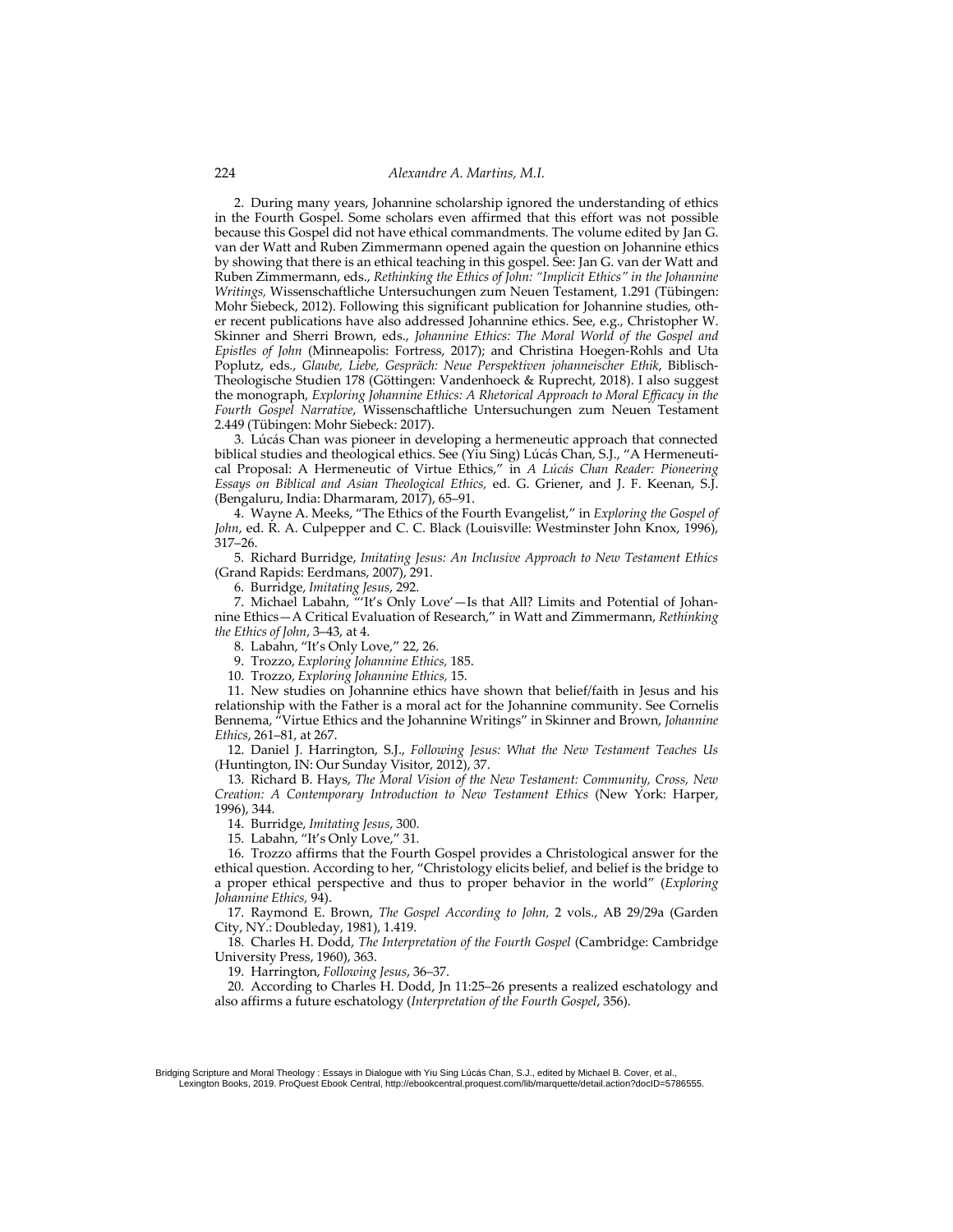<span id="page-11-0"></span>21. Approaching John from a virtue ethics perspective remains a field to be explored. While Johannine ethics scholarship continues developing, new perspectives open for explorations in virtue ethics. One of the initial studies relating virtue ethics and Johannine ethics is Bennema, "Virtue Ethics and the Johannine Writings," 261–81.

<span id="page-11-1"></span>22. About the ethos of the Johannine community, see: Jan G. van der Watt, "Ethics and Ethos in the Gospel According to John," *Zeitschrift für die Neutestamentliche Wissenschaft und die Kunde der Älteren Kirche* 97, no. 2 (2006): 147–76.

<span id="page-11-2"></span>23. Some may question why love is not a primary virtue since God is love according to Johannine literature. As a clarification, love *can* be present as a primary virtue, just as Aquinas defines love as a theological virtue. However, love in John is defined in a practical way and as an example that should be followed. Therefore, love is more an altruistic practice than a personal experience in the Fourth Gospel. This altruistic practice is rooted in a faith in Jesus that is a concrete expression of God's love.

<span id="page-11-3"></span>24. Equality is a central character of the Johannine community. See Johannes Nissen, "Community and Ethics in the Gospel of John," in *New Readings in John: Literary and Theological Perspectives from the Scandanavian Conference on the Fourth Gospel in Åhrus 1997*, ed. idem and S. Pedersen, Journal for the Study of the New Testament Supplement Series 182 (Sheffield: Sheffield Academic, 1999), 194–212, esp. 210–11.

<span id="page-11-4"></span>25. (Yiu Sing) Lúcás Chan, S.J., *The Ten Commandments and the Beatitudes: Biblical Studies and Ethics for Real Life* (Lanham, MD: Rowman & Littlefield, 2012), 10. Virtue ethics has more interest in ordinary life. However, some scholars have used the virtue ethics perspective to reflect bioethical dilemmas such as genetic engineering and enhancement. See: James F. Keenan, S.J., "Whose Perfection Is It Anyway? A Virtuous Consideration of Enhancement," *Christian Bioethics* 5, no. 2 (1999): 104–20.

<span id="page-11-5"></span>26. James F. Keenan, "Proposing Cardinal Virtue," *Theological Studies* 56, no. 4 (1995): 711.

27. I develop this anthropological conception in a previous essay. See Alexandre A. Martins, "Antropologia Integral e Holística: Cuidar do Ser e Busca de Sentido," *Revista Bioethikos* 3, no. 1 (2009): 87–99.

28. The Brazilian philosopher Henrique de Lima Vaz, S.J., develops a deep reflection about the relation of transcendence from a scholastic perspective. He presents how this relation has happened in the early history of Christianity. See Henrique de Lima Vaz, "Transcendência: Experiência Histórica e Interpretação Filosófico-Teológica," *Síntese: Nova Fase* 19, no. 59 (1992): 443–60.

29. Lima Vaz, "Transcendência," 444.

30. Johannes Nissen, "Community and Ethics in the Gospel of John," 198.

31. Patrick J. Hartin, "Remain in Me (John 15.4): The Foundation of the Ethical and Its Consequences in the Farewell Discourses," *Neotestamentica* 25, no. 2 (1991): 341–56, esp. 344–45.

<span id="page-11-11"></span><span id="page-11-10"></span><span id="page-11-9"></span><span id="page-11-8"></span><span id="page-11-7"></span><span id="page-11-6"></span>From the consequences and the community argued by whether non-community argued by whether non-community argued by whether non-community argued by whether non-community argued by the copyright of a love-service that g langu 32. There is a debate about whether mutual-love as a commandment is to be embodied only inside the Johannine community, considering the sectarian nature of this community argued by some New Testament scholars such as Wayne A. Meeks; or whether non-community members are included as well. The way love is shown in the Gospel as a service to others leads me to understand that this community also affirms a love-service that goes beyond its own borders. In a detailed examination of the language of love in Johannine literature, Jörg Frey presents a semantic connection between John's love language and Jesus's public ministry, farewell discourses, and the passion narrative. Based on this semantic analysis, Frey concludes that Johannine love was not sectarian, but universal. Jörg Frey, "Love-Relations in the Fourth Gospel: Establishing a Semantic Network," in *Repetitions and Variations in the Fourth Gospel: Style, Text, Interpretation*, ed. Gilbert Van Belle, Michael Labahn, and Peter Maritz, Bibliotheca Ephemeridum Theologicarum Lovaniensium 223 (Leuven: Peeters, 2009), 171–98.

33. Keenan, "Proposing Cardinal Virtue," 721.

<span id="page-11-13"></span><span id="page-11-12"></span>34. See *Lumen Gentium* §§9–10.